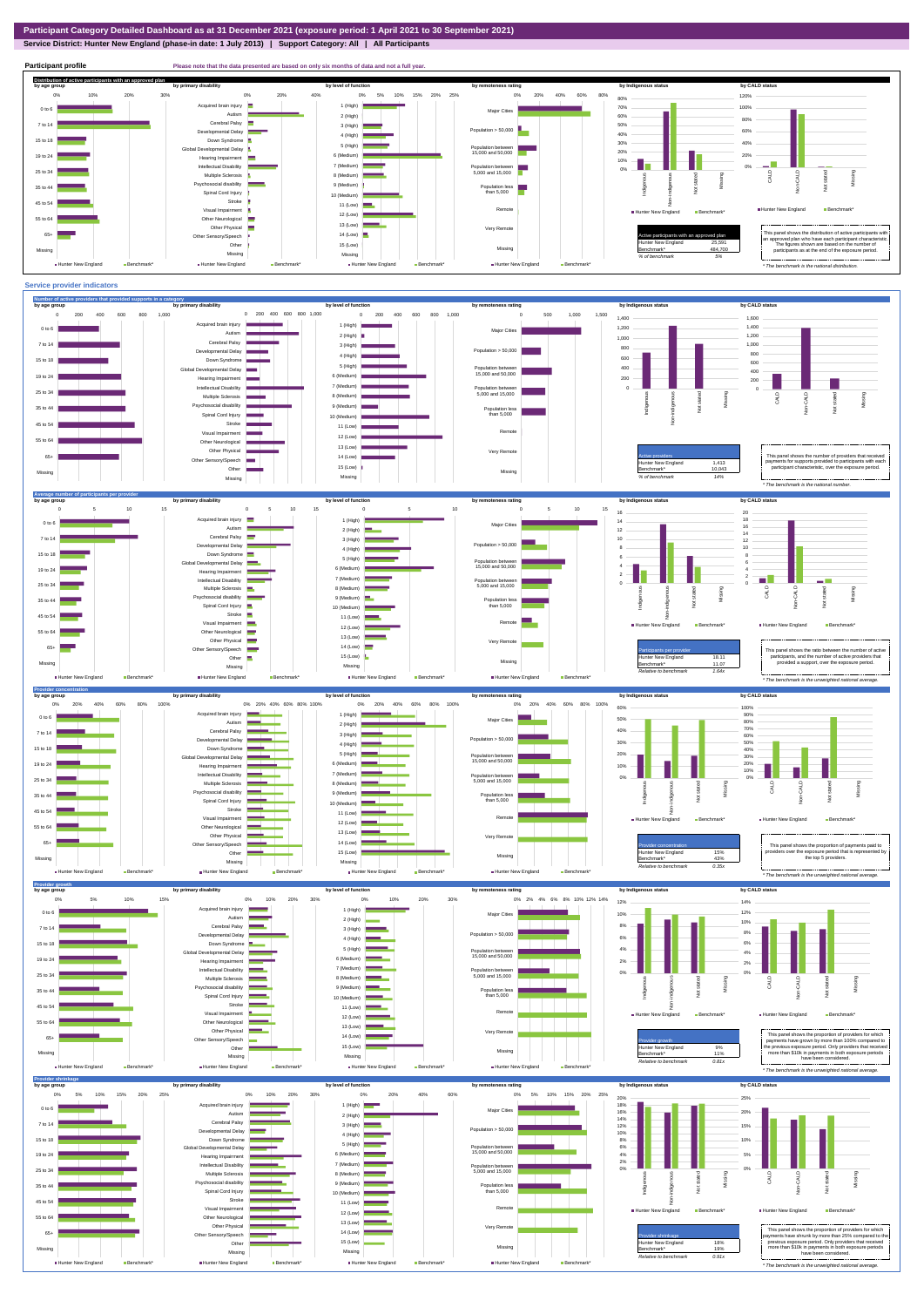**Service District: Hunter New England (phase-in date: 1 July 2013) | Support Category: All | All Participants**



|                                | Active participants with          |                                 | Participants          | Provider              | Provider              | Provider         | Total plan    |                          |                    | Outcomes indicator on | Has the NDIS helped with |
|--------------------------------|-----------------------------------|---------------------------------|-----------------------|-----------------------|-----------------------|------------------|---------------|--------------------------|--------------------|-----------------------|--------------------------|
| <b>Support category</b>        | approved plans                    | <b>Active providers</b>         | per provider          | concentration         | growth                | shrinkage        | budgets (\$m) | Payments (\$m)           | <b>Utilisation</b> | choice and control    | choice and control?      |
| Core                           |                                   |                                 |                       |                       |                       |                  |               |                          |                    |                       |                          |
| Consumables                    | 15.191                            | 384                             | 39.6                  | 56%                   | $\bullet$<br>11%      | 11%              | 16.0          | 11.2                     | 70%                | 63%                   | 77%                      |
|                                | 12,953                            | 613                             | 21.1                  | 32%                   | 9%                    |                  | 456.5         | 385.2                    | 84%                | 59%                   | 78%                      |
| <b>Daily Activities</b>        |                                   |                                 |                       |                       |                       | 18%              | 195.9         |                          |                    |                       |                          |
| Community                      | 13.160                            | 389                             | 33.8                  | 32%                   | 9%                    | 16%              | 19.6          | 131.4                    | 67%                | 57%                   | 78%                      |
| Transport<br>                  | 10.166<br>.                       | 63<br>.                         | 161.4<br>.<br>------- | 64%<br>.<br>--------- | 0%<br>----------<br>. | 0%<br>.          | 688.0         | 20.7<br>.                | 106%<br>           | 56%<br>--------       | 78%<br>.                 |
| Core total                     | 20.680                            | 894                             | 23.1                  | 28%                   | 9%                    | 18%              |               | 548.4                    | 80%                | 61%                   | 76%                      |
|                                |                                   |                                 |                       |                       |                       |                  |               |                          |                    |                       |                          |
| <b>Capacity Building</b>       |                                   |                                 |                       |                       |                       |                  | 7.0           |                          |                    |                       |                          |
| Choice and Control             | 10,091                            | 209                             | 48.3                  | 63%                   | 7%                    | 2%               |               | 6.9<br><b>Contractor</b> | 98%                | 58%                   | 76%                      |
| <b>Daily Activities</b>        | 24.045                            | 716<br><b>Contract Contract</b> | 33.6                  | 40%                   | 6%<br>$\bullet$       | 18%<br>$\bullet$ | 122.4         | 72.6                     | 59%                | 60%                   | 76%                      |
| Employment                     | 1.469                             | 83                              | 17.7                  | 63%                   | 0%                    | 58%              | 9.5           | 4.2<br>- 6 -             | 45%                | 49%                   | 73%                      |
| Relationships                  | 5.031                             | <b>Contract Contract</b><br>148 | 34.0                  | 44%                   | 11%                   | 7%               | 19.6          | 10.6                     | 54%                | 30%                   | 74%                      |
| Social and Civic               | <b>Contract</b><br>3.627          | 182                             | 19.9                  | 36%                   | 6%                    | n.<br>37%        | 11.8          | 44                       | 37%                | 52%                   | 70%                      |
| Support Coordination           | 11.279                            | 358                             | 31.5                  | 35%                   | 8%                    | 9%               | 26.0          | 20.0                     | 77%                | 54%                   | 76%                      |
| <b>Capacity Building total</b> | 24.917                            | 949                             | 26.3                  | 29%                   | 8%                    | 16%              | 197.9         | 119.5                    | 60%                | 60%                   | 76%                      |
|                                |                                   |                                 |                       |                       |                       |                  |               |                          |                    |                       |                          |
| Capital                        |                                   |                                 |                       |                       |                       |                  |               |                          |                    |                       |                          |
| Assistive Technology           | 4.979<br><b>Contract Contract</b> | 247                             | 20.2                  | 57%                   | 6%                    | 29%              | 25.1          | 13.0                     | 52%                | 71%                   | 78%                      |
| <b>Home Modifications</b>      | 1.600                             | 83                              | 19.3                  | 71%                   | $\bullet$<br>21%      | 13%              | 11.3<br>      | 8.0                      | 71%<br>-------     | 56%                   | 82%                      |
| <b>Capital total</b>           | 5.534                             | 286                             | 19.3                  | 52%                   | 12%                   | 21%              | 36.4          | 21.0                     | 58%                | 68%                   | 79%                      |
| Missing                        | $\Omega$                          |                                 | 0.0                   | 0%                    | $0\%$                 | 0%               | 0.0           | 0.0                      | $0\%$              | 0%                    | 0%                       |
| All support categories         | 25,591                            | 1,413                           | 18.1                  | 26%                   | 9%                    | 18%              | 922.3         | 689.0                    | 75%                | 60%                   | 75%                      |

Note: Only the major support categories are shown.<br>Note: Capacity Building total individual Wellbeing, Home Living and Lifelong Learning although these support categories are not shown.<br>Note: A utilisation rate may be abov

| <b>Indicator definitions</b>                                                                                                                 |                                                                                                                                                                                                                                                                                                                                                                                                                                                                                                                                                                                                                                                                                                                                                                                                                 |
|----------------------------------------------------------------------------------------------------------------------------------------------|-----------------------------------------------------------------------------------------------------------------------------------------------------------------------------------------------------------------------------------------------------------------------------------------------------------------------------------------------------------------------------------------------------------------------------------------------------------------------------------------------------------------------------------------------------------------------------------------------------------------------------------------------------------------------------------------------------------------------------------------------------------------------------------------------------------------|
| Active participants with approved plans                                                                                                      | Number of active participants who have an approved plan and reside in the service district / have supports relating to the support category in their plan.                                                                                                                                                                                                                                                                                                                                                                                                                                                                                                                                                                                                                                                      |
| <b>Active providers</b><br><b>Participants per provider</b><br><b>Provider concentration</b><br>Provider growth<br><b>Provider shrinkage</b> | Number of providers that received payments for supports provided to participants within the service district / support category, over the exposure period.<br>Ratio between the number of active participants and the number of active providers.<br>Proportion of provider payments over the exposure period that were paid to the top 10 providers.<br>Proportion of providers for which payments have grown by more than 100% compared to the previous exposure period. Only providers that received more than \$10k in payments in both exposure periods have been considered.<br>Proportion of providers for which payments have shrunk by more than 25% compared to the previous exposure period. Only providers that received more than \$10k in payments in both exposure periods have been considered. |
| <b>Total plan budgets</b><br>Payments<br><b>Utilisation</b>                                                                                  | Value of supports committed in participant plans for the exposure period.<br>Value of all payments over the exposure period, including payments to providers, payments to participants, and off-system payments (in-kind and Younger People In Residential Aged Care (YPIRAC)).<br>Ratio between payments and total plan budgets.                                                                                                                                                                                                                                                                                                                                                                                                                                                                               |
| Outcomes indicator on choice and control<br>Has the NDIS helped with choice and control?                                                     | Proportion of participants who reported in their most recent outcomes survey that they choose who supports them.<br>Proportion of participants who reported in their most recent outcomes survey that the NDIS has helped with choice and control.                                                                                                                                                                                                                                                                                                                                                                                                                                                                                                                                                              |
|                                                                                                                                              | The green dots indicate the top 10 percentile of service districts / support categories when ranked by performance against benchmark for the given metric. In other words, performing relatively well under the given metric.<br>The red dots indicate the bottom 10 percentile of service districts / support categories when ranked by performance against benchmark for the given metric. In other words, performing relatively poorly under the given metri                                                                                                                                                                                                                                                                                                                                                 |
|                                                                                                                                              | Note: A higher score is considered to be 'good' performance under some metrics. For example, a high utilisation rate is a sign of a functioning market where participants have access to the supports they need.<br>For other metrics, a lower score is considered to be 'good' performance. For example, a low provider concentration is a sign of a competitive market.                                                                                                                                                                                                                                                                                                                                                                                                                                       |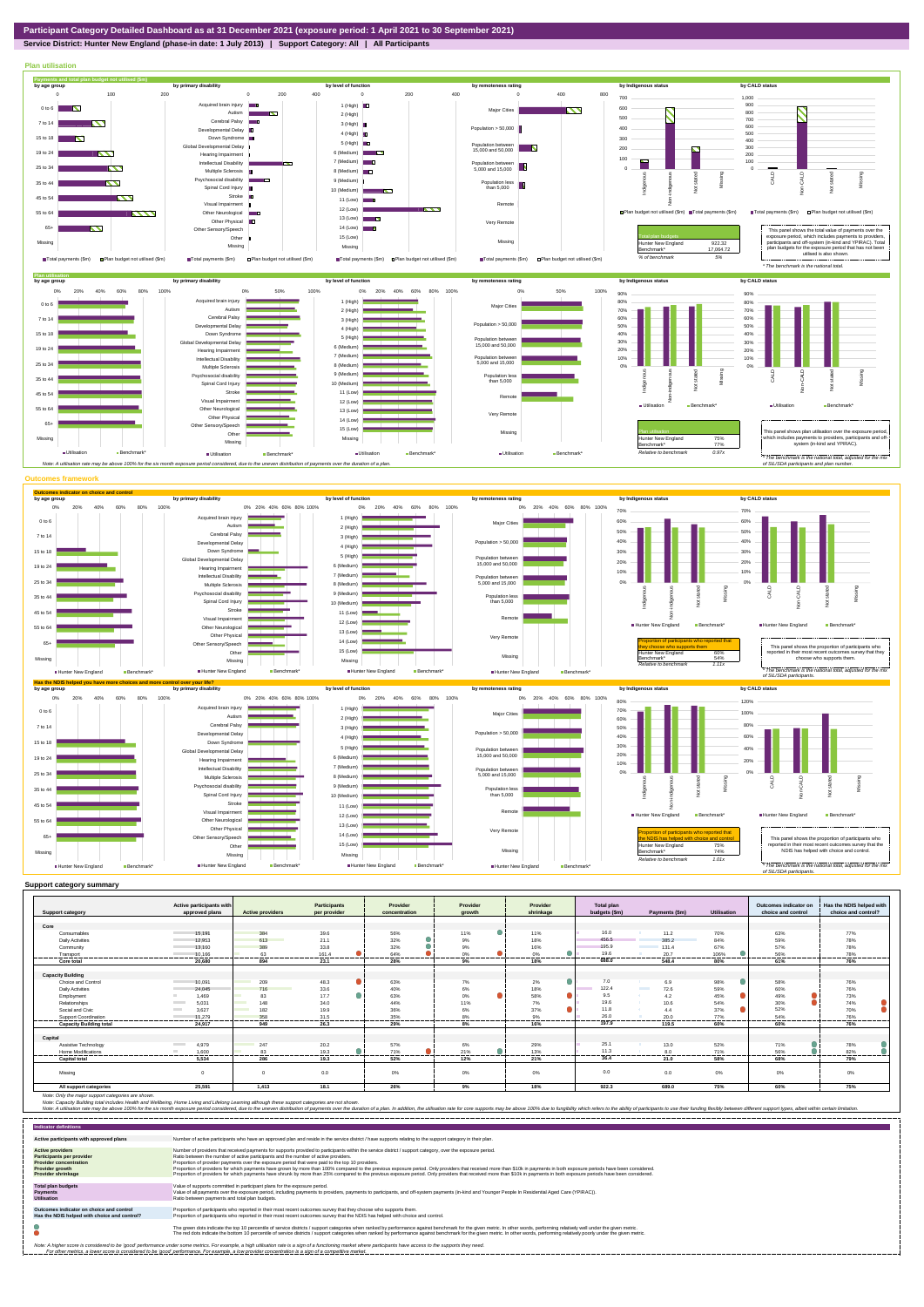**Service District: Hunter New England (phase-in date: 1 July 2013) | Support Category: All | Participants Receiving SIL/SDA**



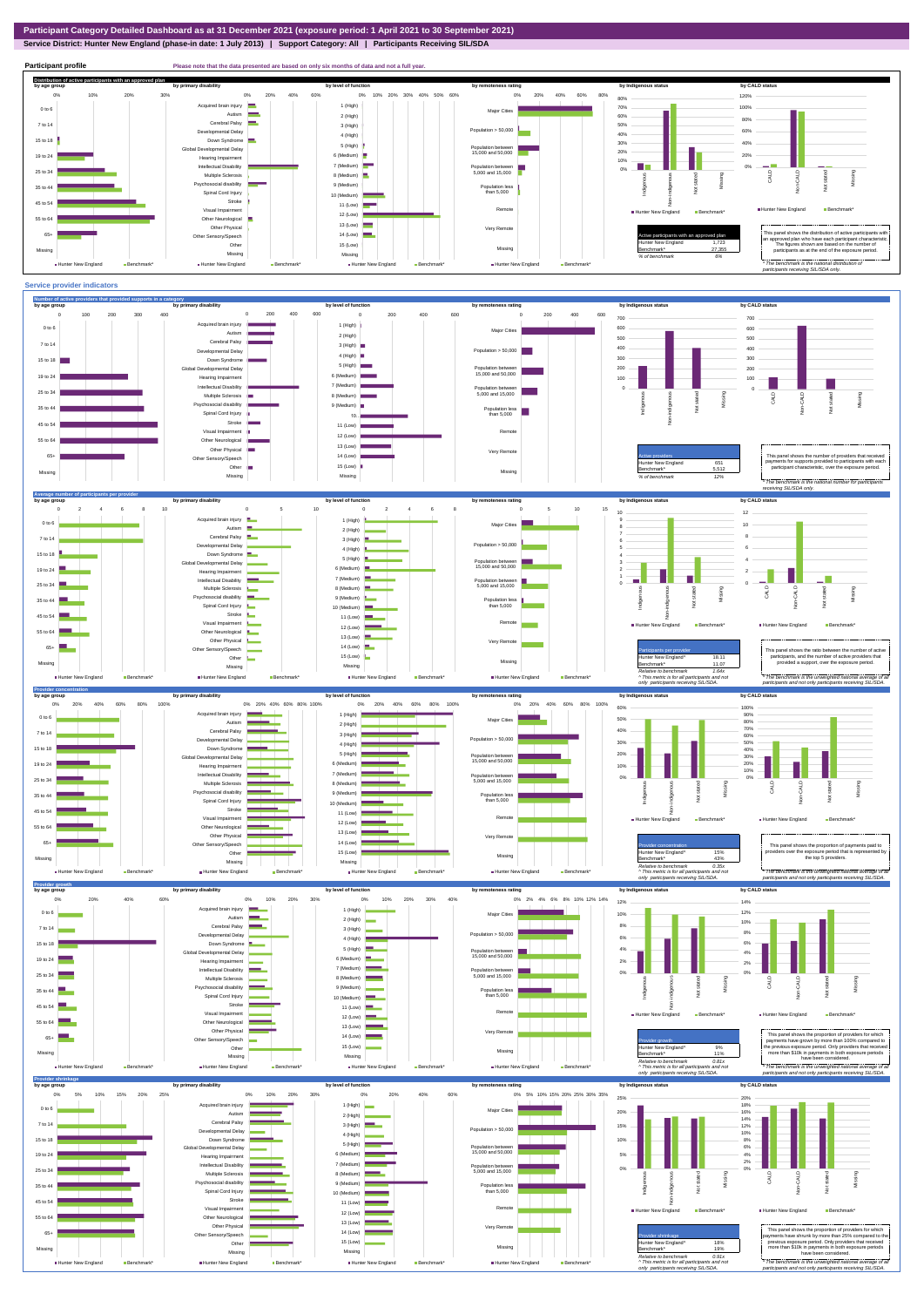

**Service District: Hunter New England (phase-in date: 1 July 2013) | Support Category: All | Participants Receiving SIL/SDA**



|                                | Active participants with        |                                                                                                                              | <b>Participants</b> | Provider         | Provider     | Provider                        | Total plan    |                  |                    | Outcomes indicator on | Has the NDIS helped with |
|--------------------------------|---------------------------------|------------------------------------------------------------------------------------------------------------------------------|---------------------|------------------|--------------|---------------------------------|---------------|------------------|--------------------|-----------------------|--------------------------|
| <b>Support category</b>        | approved plans                  | <b>Active providers</b>                                                                                                      | per provider        | concentration    | arowth       | shrinkage                       | budgets (\$m) | Payments (\$m)   | <b>Utilisation</b> | choice and control    | choice and control?      |
|                                |                                 |                                                                                                                              |                     |                  |              |                                 |               |                  |                    |                       |                          |
| Core                           |                                 |                                                                                                                              |                     |                  |              |                                 |               |                  |                    |                       |                          |
| Consumables                    | 1.276                           | 170                                                                                                                          | 7.5                 | 73%              | 12%          | 6%                              | 2.5           | 2.0              | 79%                | 20%                   | 83%                      |
| <b>Daily Activities</b>        | 1.718                           | 251<br><b>Contract Contract Contract Contract Contract Contract Contract Contract Contract Contract Contract Contract Co</b> | 6.8                 | 43%              | 7%           | 17%                             | 237.8         | 224.9            | 95%                | 22%                   | 83%                      |
| Community                      | 1.706                           | 218<br><b>Service Service</b>                                                                                                | 7.8                 | 34%              | 5%           | 20%                             | 51.0          | 35.1             | 69%                | 22%                   | 83%                      |
| Transport                      | 1.683<br>-----------------      | 24<br>--------                                                                                                               | 70.1<br>.           | 85%<br>--------- | 0%<br>.<br>. | $\Omega$ <sup>o</sup><br>.<br>. | 2.1<br>.      | 1.9<br>--------- | 89%<br>-------     | 22%<br>.              | 83%<br>----------        |
| Core total                     | 1.723                           | 432                                                                                                                          | 4.0                 | 40%              | 5%           | 17%                             | 293.4         | 263.8            | 90%                | 22%                   | 83%                      |
|                                |                                 |                                                                                                                              |                     |                  |              |                                 |               |                  |                    |                       |                          |
| <b>Capacity Building</b>       |                                 |                                                                                                                              |                     |                  |              |                                 |               |                  |                    |                       |                          |
| Choice and Control             | <b>Contract Contract</b><br>507 | 57<br><b>The Co</b>                                                                                                          | 8.9                 | 70%              | 0%           | 0%                              | 0.4           | 0.4              | 102%               | 23%                   | 86%                      |
| <b>Daily Activities</b>        | 1.643                           | 256                                                                                                                          | 6.4                 | 42%              | 9%           | 24%                             | 6.9           | 4.2              | 61%                | 22%                   | 82%                      |
| Employment                     | 55                              | 19                                                                                                                           | 2.9                 | 90%              | Δ<br>0%      | $\bullet$<br>88%                | 0.6           | 0.2              | 40%                | 34%                   | 85%                      |
| Relationships                  | 1.267                           | 88                                                                                                                           | 14.4                | 58%              | 9%           | 12%                             | 6.4           | 41               | 65%                | 17%                   | 81%                      |
| Social and Civic               | 65                              | 24                                                                                                                           | 2.7                 | 74%              | 0%           | $\bullet$<br>0%                 | 0.3           |                  | 41%                | 41%                   | 85%                      |
| Support Coordination           | 1.719                           | 157<br>-----                                                                                                                 | 10.9<br>            | 41%              | 2%<br>.      | 11%<br>.                        | 5.3           | 44               | 83%                | 22%                   | 83%<br>                  |
| <b>Capacity Building total</b> | 1.721                           | 395                                                                                                                          | 4.4                 | 29%              | 8%           | 21%                             | 20.1          | 13.7             | 68%                | 22%                   | 83%                      |
|                                |                                 |                                                                                                                              |                     |                  |              |                                 |               |                  |                    |                       |                          |
| Capital                        |                                 |                                                                                                                              |                     |                  |              |                                 |               |                  |                    |                       |                          |
| Assistive Technology           | 606<br><b>Contract Contract</b> | 90                                                                                                                           | 6.7                 | 77%              | 12%          | 47%                             | 3.8           | 1.8              | 49%                | 21%                   | 80%                      |
| <b>Home Modifications</b>      | 810                             | 32                                                                                                                           | 25.3                | 88%              | 0%           | 0%                              | 8.1           | 5.8              | 71%                | 17%                   | 83%                      |
| <b>Capital total</b>           | 987                             | 120                                                                                                                          | 8.2                 | 75%              | 5%           | 21%                             | 11.9          | 7.6              | 64%                | 18%                   | 82%                      |
| Missing                        | $\Omega$                        | $\Omega$                                                                                                                     | 0.0                 | 0%               | 0%           | 0%                              | 0.0           | 0.0              | $0\%$              | 0%                    | 0%                       |
| All support categories         | 1,723                           | 651                                                                                                                          | 2.6                 | 38%              | 7%           | 19%                             | 325.4         | 285.1            | 88%                | 22%                   | 83%                      |

Note: Only the major support categories are shown.<br>Note: Capacity Building total individual Wellbeing, Home Living and Lifelong Learning although these support categories are not shown.<br>Note: A utilisation rate may be abov

| <b>Indicator definitions</b>                                                                                                                                                                                                                                                                                                                                              |                                                                                                                                                                                                                                                                                                                                                                                                                                                                                                                                                                                                                                                                                                                                                                                                                 |  |  |  |  |  |
|---------------------------------------------------------------------------------------------------------------------------------------------------------------------------------------------------------------------------------------------------------------------------------------------------------------------------------------------------------------------------|-----------------------------------------------------------------------------------------------------------------------------------------------------------------------------------------------------------------------------------------------------------------------------------------------------------------------------------------------------------------------------------------------------------------------------------------------------------------------------------------------------------------------------------------------------------------------------------------------------------------------------------------------------------------------------------------------------------------------------------------------------------------------------------------------------------------|--|--|--|--|--|
| Active participants with approved plans                                                                                                                                                                                                                                                                                                                                   | Number of active participants who have an approved plan and reside in the service district / have supports relating to the support category in their plan.                                                                                                                                                                                                                                                                                                                                                                                                                                                                                                                                                                                                                                                      |  |  |  |  |  |
| <b>Active providers</b><br><b>Participants per provider</b><br><b>Provider concentration</b><br><b>Provider growth</b><br><b>Provider shrinkage</b>                                                                                                                                                                                                                       | Number of providers that received payments for supports provided to participants within the service district / support category, over the exposure period.<br>Ratio between the number of active participants and the number of active providers.<br>Proportion of provider payments over the exposure period that were paid to the top 10 providers.<br>Proportion of providers for which payments have grown by more than 100% compared to the previous exposure period. Only providers that received more than \$10k in payments in both exposure periods have been considered.<br>Proportion of providers for which payments have shrunk by more than 25% compared to the previous exposure period. Only providers that received more than \$10k in payments in both exposure periods have been considered. |  |  |  |  |  |
| <b>Total plan budgets</b><br><b>Payments</b><br><b>Utilisation</b>                                                                                                                                                                                                                                                                                                        | Value of supports committed in participant plans for the exposure period.<br>Value of all payments over the exposure period, including payments to providers, payments to participants, and off-system payments (in-kind and Younger People In Residential Aged Care (YPIRAC)).<br>Ratio between payments and total plan budgets.                                                                                                                                                                                                                                                                                                                                                                                                                                                                               |  |  |  |  |  |
| Outcomes indicator on choice and control<br>Has the NDIS helped with choice and control?                                                                                                                                                                                                                                                                                  | Proportion of participants who reported in their most recent outcomes survey that they choose who supports them.<br>Proportion of participants who reported in their most recent outcomes survey that the NDIS has helped with choice and control.                                                                                                                                                                                                                                                                                                                                                                                                                                                                                                                                                              |  |  |  |  |  |
|                                                                                                                                                                                                                                                                                                                                                                           | The green dots indicate the top 10 percentile of service districts / support categories when ranked by performance against benchmark for the given metric. In other words, performing relatively well under the given metric.<br>The red dots indicate the bottom 10 percentile of service districts / support categories when ranked by performance against benchmark for the given metric. In other words, performing relatively poorly under the given metri                                                                                                                                                                                                                                                                                                                                                 |  |  |  |  |  |
| Note: A higher score is considered to be 'good' performance under some metrics. For example, a high utilisation rate is a sign of a functioning market where participants have access to the supports they need.<br>For other metrics, a lower score is considered to be 'good' performance. For example, a low provider concentration is a sign of a competitive market. |                                                                                                                                                                                                                                                                                                                                                                                                                                                                                                                                                                                                                                                                                                                                                                                                                 |  |  |  |  |  |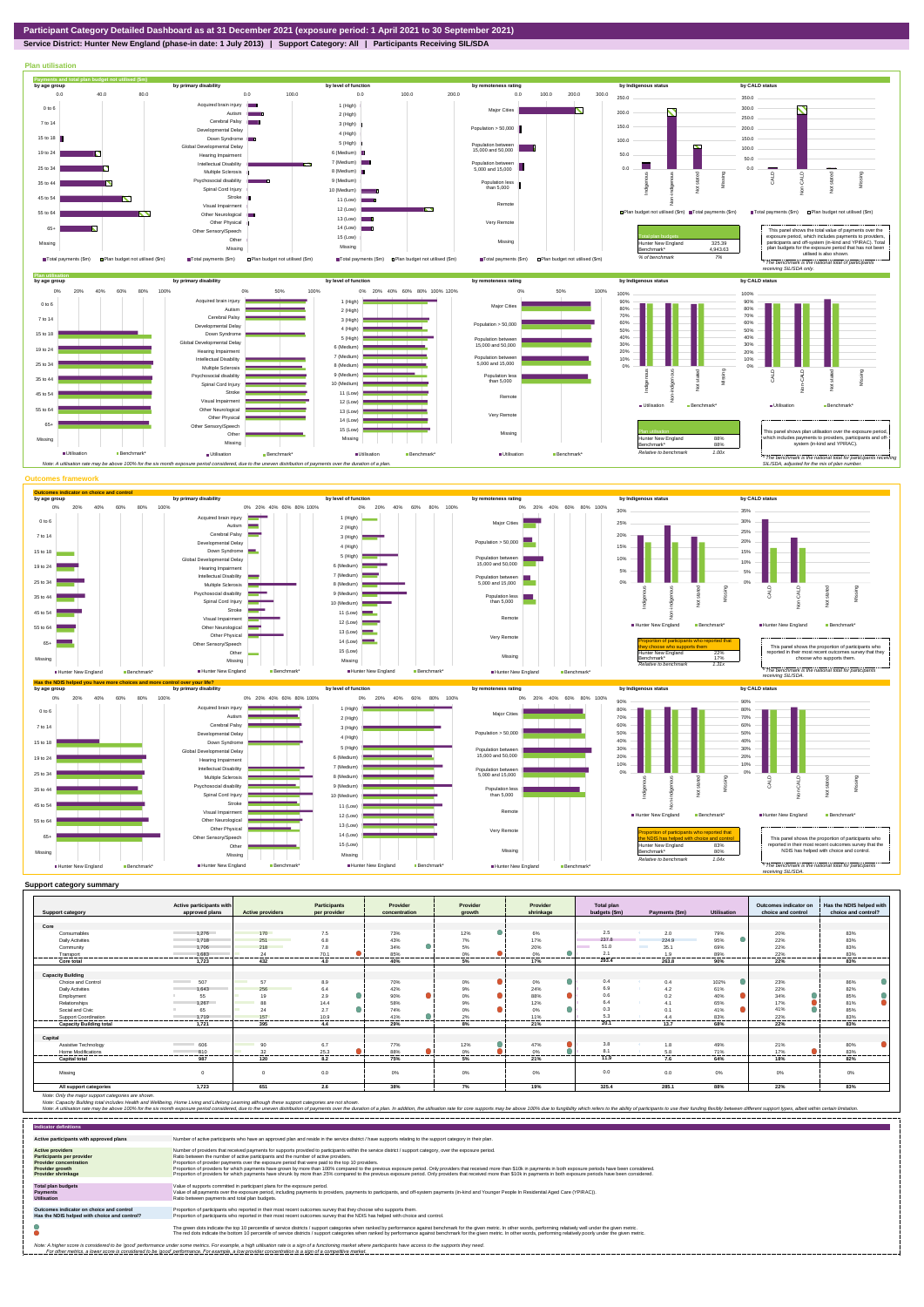**Service District: Hunter New England (phase-in date: 1 July 2013) | Support Category: All | Participants Not Receiving SIL/SDA**